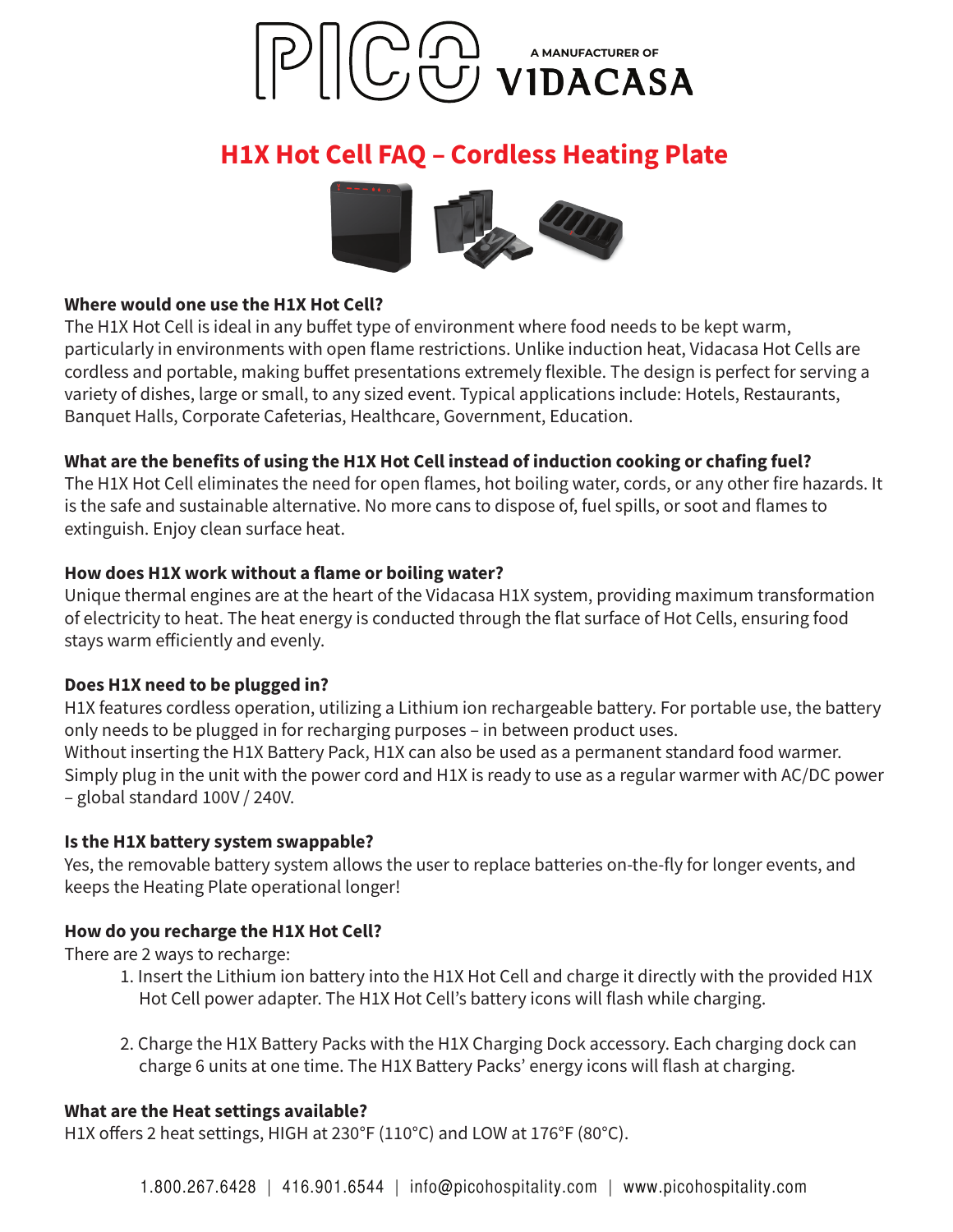

# **H1X Hot Cell FAQ - Cordless Heating Plate**

#### How long does the battery last per use?

The battery life ranges 3+ Hours on Low and 2+ Hours on High.

#### How long does the battery take to recharge?

It takes approximately 12 hours to fully charge.

#### What's the total battery lifespan?

1,500 hours – approximately 500 uses at an average of 3 hours duration. Battery life per use will shorten closer to end-of-life, but the heating features will not be affected.

## Is it ok to leave the H1X Battery charging even though the 3 charging battery lights have stopped blinking?

There is no risk in keeping it plugged in. The 3 charging lights will stop blinking when the battery pack is at approximately 90% full. The longer you charge the H1X Battery Pack, the more energy it holds yielding better performance. Once the battery is 100% full, the H1X battery pack will stop the charging process.

#### How do I know if the H1X Battery is completely dead?

It won't function even after a full 12 hours of recharge.

## What do I do with the battery at the end of battery life?

Pico Inc. is pleased to offer a convenient and 100% waste-free Battery Recycling Program to support the VidaCasa H1X Hot Cell. Contact us upon the battery's end-of-life to let us know you are ready to trade in for new batteries. We'll take care of the disposal through our partnership with Call2Recycle.

#### What should I do if the glass on the H1X Hot Cell surface is cracked?

Stop using the H1X Hot Cell immediately if the top surface glass is cracked or broken.

#### What are the advantages of H1X versus Chafing Fuel?

Primarily, H1X is more sustainable and safer. It also offers long-term cost savings and superior efficiency.

Since the rechargeable battery life is 1500 hours, it is reusable for a lifetime of one to two years, unlike fuel which needs to be discarded after each use. Over that time period, the cost per use of the H1X Hot Cell proves to be substantially less than Chafing Fuel (refer to our Cost Comparison Analysis).

By switching to H1X, significant savings are realized on storage, transportation, packaging and emissions.

H1X yields 99.7% less waste and facilitates a green alternative with a reduced carbon footprint.

- 12 Pack of Batteries Replaces 3 Pallets of Fuel
- 1.6lb Battery Replaces 518lbs of Gel Fuel